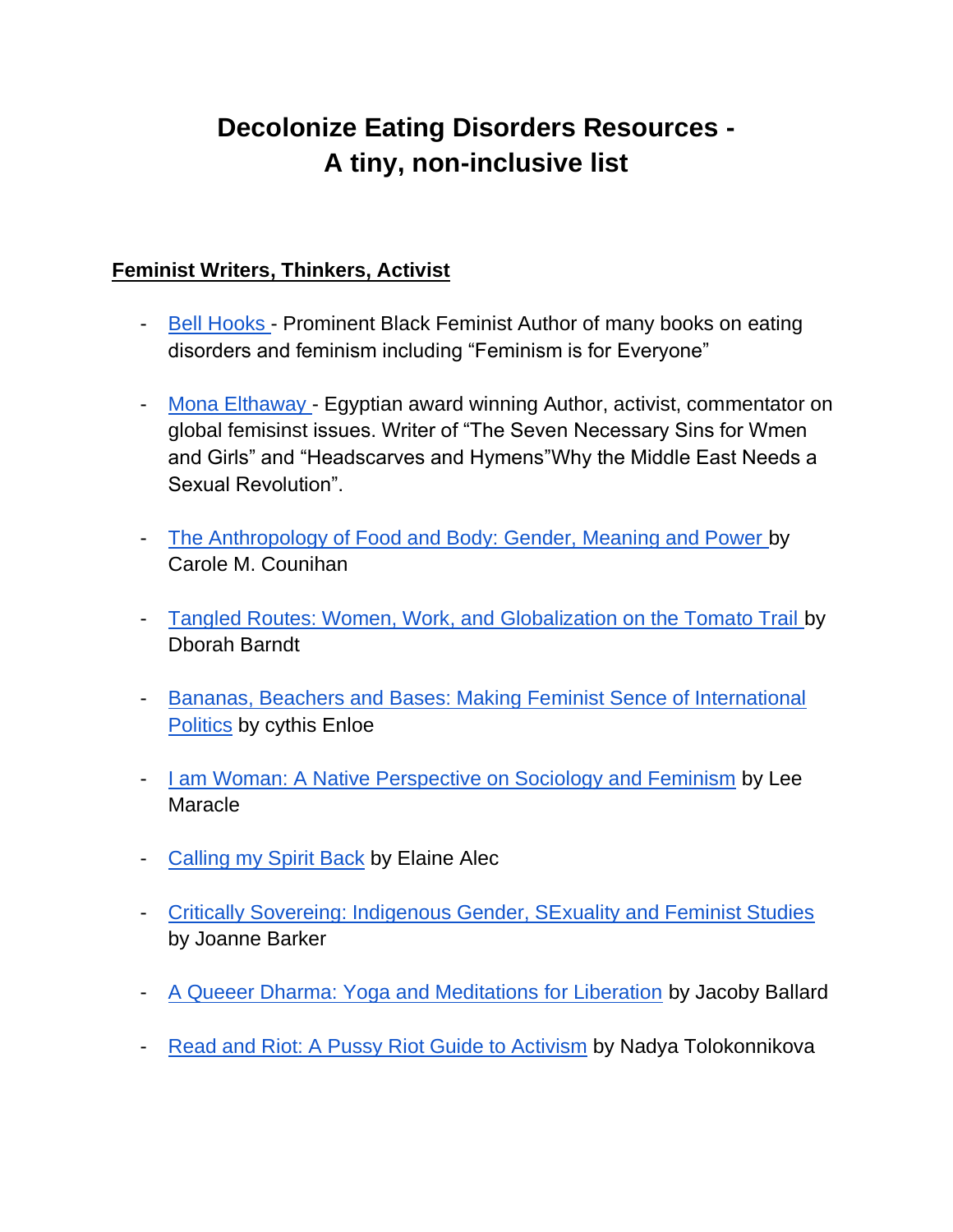## **Eating disorder advocates and creators who are leading this discussion and field:**

- Gloria Lucas [Nalgona Positivity Pride](https://www.nalgonapositivitypride.com/instagram)
- [Rawiya Tariq and Jessica Wilson -](https://www.myblackbody.org/) My Black Body Podcast
- **Black Queer Trans Recovery**
- [Whitney Trotter RD](https://whitneytrotter.com/)  Trauma-informed Registered Dietitian Registered Nurse Yoga Teacher &
- [Natalie K. Gomez](https://www.instagram.com/nataliekgomez/?hl=en) Holistic Educator | Host of Interbeing Podcast  $\mathscr{B}$ Master's in Philosophy, Cosmology, and Consciousness
- [Autistic Callum-](https://www.instagram.com/adulting_with_autism_/?hl=en) LGBTQ+ community; Autism/Mental Health Advocate
- [The Neurodiverseot M](https://www.instagram.com/theneurodiverseot/?hl=en)SOT Occupational therapist; Querrish Egyptian Autistic; ADHD; Chronic Pain and Anxiety
- [QueerQuechua](https://www.instagram.com/queerquechua/?hl=en) Trans Indigenous mutant; mutli-species futures; Quechua/Turkish; Co-founder of [@QueerNature](https://www.instagram.com/QueerNature/?hl=en) and [@indigequeers](https://www.instagram.com/indigequeers/?hl=en) neurodivergent psychonaun.
- [Elsie DuBray-](https://www.instagram.com/elsiedubray/) Indigenous activist/researcher featured in Gather [A documentary](https://www.instagram.com/gatherfilm/)

#### **Transnational grassroots feminist liberation movements:**

- [Zapatistas in Mexico -](https://schoolsforchiapas.org/) Mother Seeds in Resistance; Mayan Schools of Dignity; Women's Advancements; Sustainable Agriculture; Community-Based Education for Health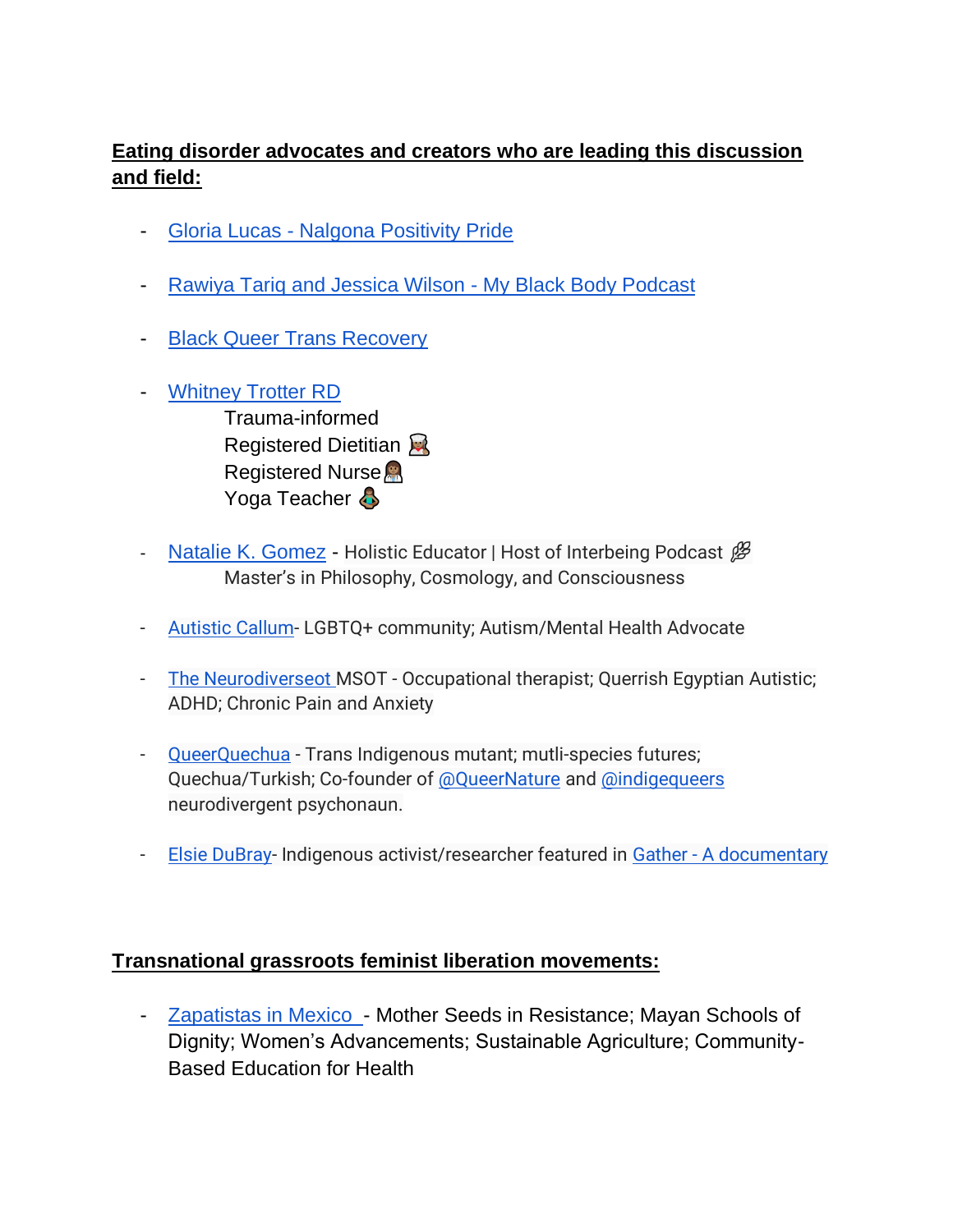- [Leyla Hussein](https://www.leylahussein.co.uk/) who is a psychotherapist, an award-winning international campaigner leading the fight against female genital mutilation (FGM), and a global leader on gender rights born in Somalia
- The indigenous women and girls leading the Missing and Murdered [Indigenous Women and Girls](https://www.csvanw.org/mmiw) movement here in Canada and the U.S.
- Nadya Tolokonnicova one of the many leaders of the Pussy Riot feminist [liberation movement in Russia.](https://xxpussyriotxx.com/)
- [Radical Self Acceptance as a Jewish Lesbian Feminist](https://jwa.org/blog/risingvoices/jewish-lesbian-teens-journey-self-development)
- [18 Phenomenal African Feminist to Know and Celebrate](http://www.africanfeministforum.com/18-phenomenal-african-feminists-to-know-and-celebrate-2/)
- Aswat [Palestinian Feminist Center for Gender and Sexual Freedoms'](https://www.aswatgroup.org/)  mission is to fuel our feminist-queer movements and shift power to LBTQI women by investing in capacity building, fostering collective feminist action, advocating for sexual diversity and gender justice, amplifying LBTQI+ women voices and propelling queer-feminist organizing through leadership development.
- [5 Significant Women-led Social Movements in Latin America in 2018](https://www.telesurenglish.net/news/5-Significant-Women-Social-Movements-in-Latin-America--in-2018-20190308-0020.html)
- [The Red Nation](https://therednation.org/) 
	- Indigeneity, Settler Colonialism, and Indigenous Liberation
	- Indigenous Socialism
	- Queer Indigenous Feminism
	- Black Liberation
	- Environmental Justice
	- Abolition
- [28 Organizations Promoting Food Sovereignty](https://foodtank.com/news/2020/08/28-organizations-promoting-indigenous-food-sovereignty/)
- [Unlearning White Supremacy Resources](https://calshakes.org/unlearning-white-supremacy-resources/)

## **Art as Activism and Recovery**